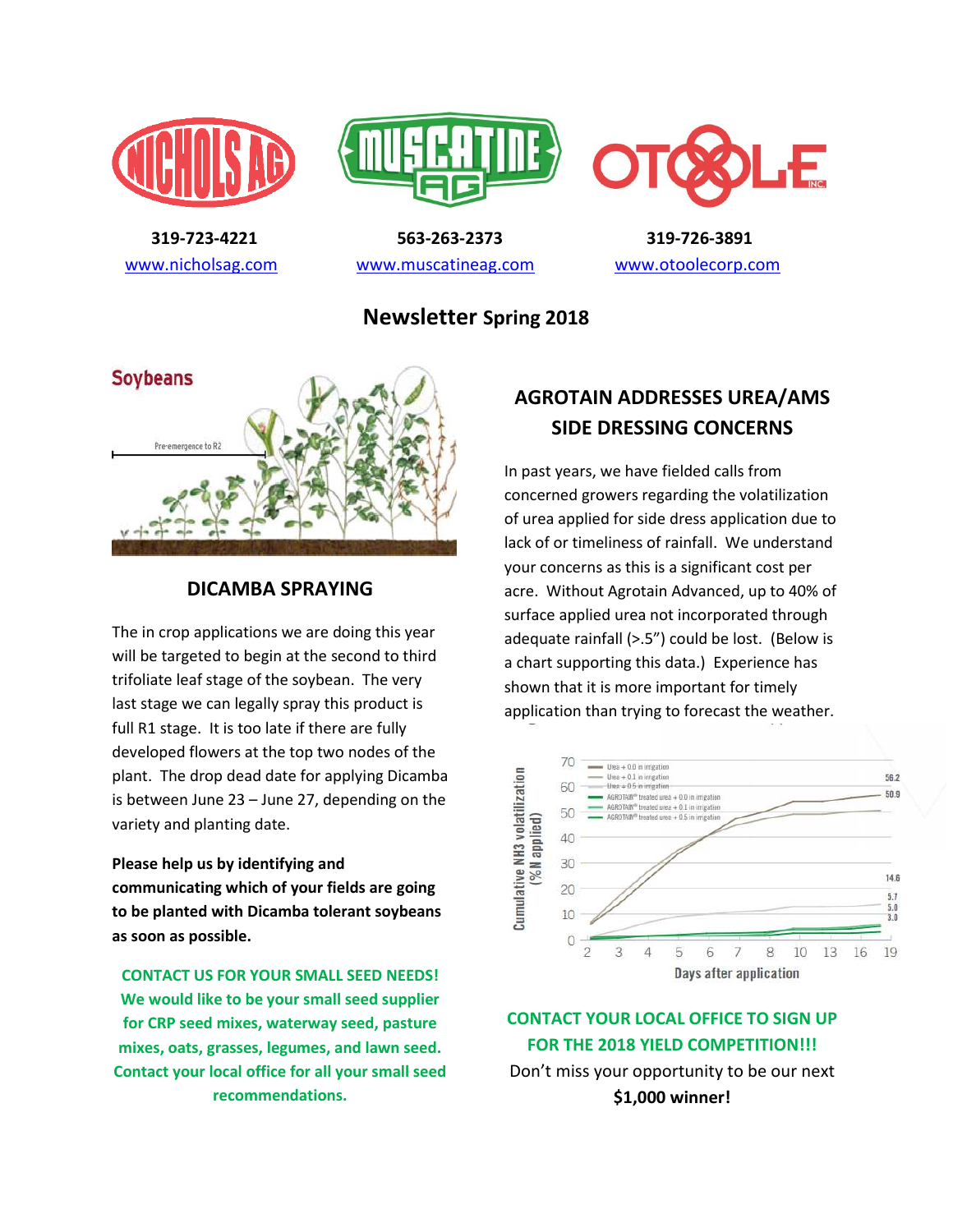

# **DO YOU KNOW WHAT SEED TREATMENT YOU ARE BUYING?**

There are so many different types and brands of seed treatment out there today that it makes it hard to know just what you are getting. Make sure that you are getting what you think you are paying for. Just because your seed guy says you are getting the full package doesn't mean you really are. Even iLevo, for example, can be applied at 2 different labeled rates and one doesn't work for SDS. If you have questions or concerns talk to your local seeds person and make sure that you are getting what you want and what you think you are paying for.



**GRAIN MARKETING CLUBS**

Does marketing your crop seem like throwing darts at a wall? It doesn't have to be that way. We have started marketing clubs that allow you to learn with your peers. Kelly Brees, our grain merchandiser, has been leading these clubs for the last few weeks. We currently have two locations – one is in Tiffin and one is in

Muscatine. Contact the Nichols office for more details.



### **PRE-PLANT CHECKLIST**

The 2018 planting season is right around the corner. Here are a few things to do to gear up for planting:

- 1. Clean/Power wash planter
- 2. Visual inspection and repair broken parts
- 3. Check drive system and grease chains
- 4. Inspect seed tubes, gauge wheels, and closing wheels
- 5. Confirm seed meters/vacuum system work properly
- 6. Hookup planter to tractor and check hydraulic lines
- 7. Level the planter and ensure proper height
- 8. Create a plan for planting order and hybrid placement
- 9. Make adjustments based on soil conditions and residue
- 10. DIG! Check seed depth early and often during planting

Top end yield starts with proper seed depth and uniform spacing. We want you to have a successful 2018 and that starts with getting the seed in the ground!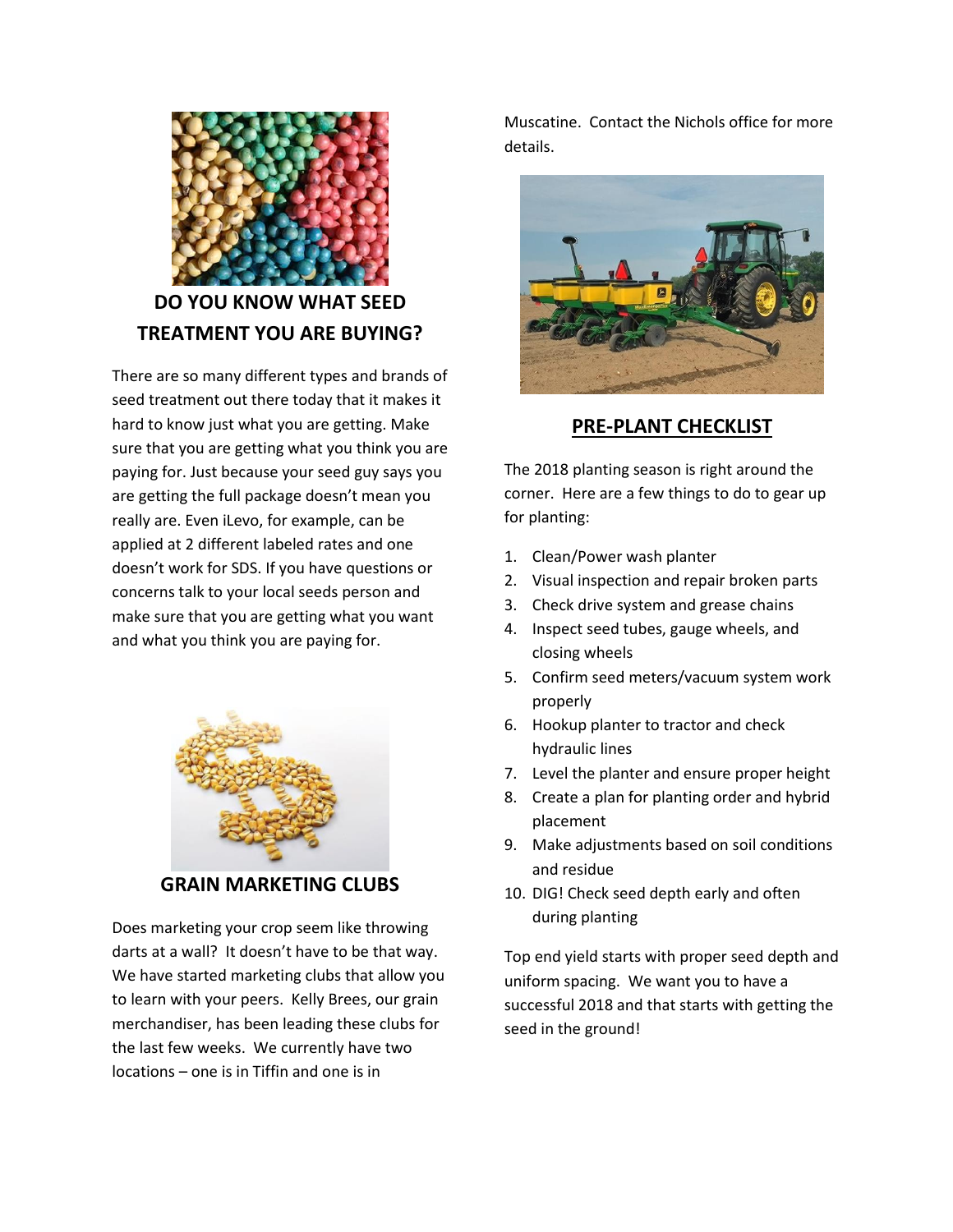#### **REMEMBER WE CAN TREAT ALL YOUR SOYBEANS EVEN IF YOU DID NOT BUY THROUGH US!**



# **Why buy Talc from other suppliers when we can apply it directly for you?**

We have Changing Times talc/graphite applicators. This allows us to custom treat any seed with talc and graphite for this planting season. We also carry 80%-20% talc graphite blends in a 10 pound jug or a 20 pound pail at each facility.



## **PLANT BY SOIL TEMPERATURES & CONDITIONS AND NOT BY CALENDAR DATE**

Planting early can contribute to maximizing yield potential; however planting into wet and cold field conditions may lead to poor emergence and less than ideal final plant populations. When planting corn and soybeans, farmers should focus on examining existing field conditions, soil temperature and moisture, with less emphasis on calendar dates.

#### **Corn**

The optimum time for planting corn in Iowa falls between April 20<sup>th</sup> and May 5<sup>th</sup> and the optimum planting depth for corn is 2 inches generally speaking. Planting less than 1.25 inches deep can result in poor crown development, rootless corn or root lodging. Soil moisture conditions are usually suitable for field work if soil from the top 3 to 4 inches breaks apart between your fingers instead of forming a ribbon or ball. Excessive soil moisture at planting should be avoided as sidewall compaction in the seed furrow may develop from the disk openers slicing wet soils.

#### **Soybeans**

The optimum time for planting soybeans in Iowa is the last week of April through the first week of May, later planting should be considered if soil temperature is below 55 degrees. Soybean seed should be placed at 1 to 1.5 inches deep and no deeper than 2 inches. Planting too deep can inhibit emergence in stressful situations, such as soil crusting and compaction.

## **WEATHER TRENDS SUMMARY FOR 2018**

April - Above average rainfall and about normal temperatures

May – Slightly less than average rainfall and about 2 degrees warmer than average temperatures

June - .8 less than normal rainfall and 1 degree above for temperatures

July - .8 less than normal rainfall and 1.1 degrees above average temperatures